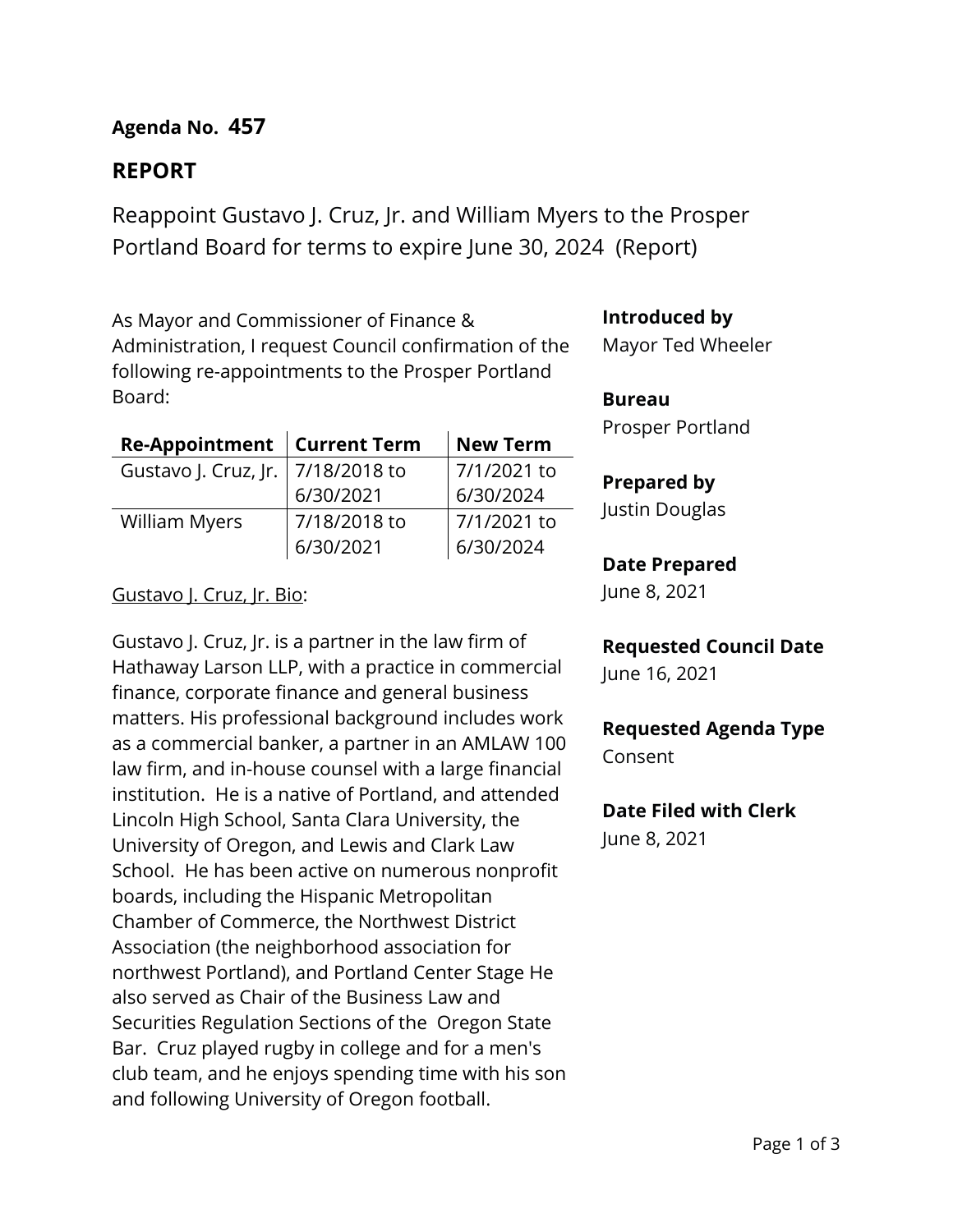# Gustavo J. Cruz, Jr. Statement of Interest:

"As a longtime volunteer, I hold much respect for our community stakeholders and the organizations that are working for a more equitable Portland."

"I have a unique set of skills and background that have been useful in serving Prosper Portland, having been a banker, business lawyer and president of my own neighborhood association. I have also been involved in other nonprofit boards, including the Hispanic Chamber of Commerce and Portland Center Stage. These experiences allow me to bring to bring unique thinking and versatility to the table."

"As a proud Portland native, I want to preserve the sense of community I enjoyed while growing up here, and the sense of neighborliness and friendliness that Portland has always been known for. As I watch our city transform itself, I have deepened my own commitment to ensuring that the benefits of our growth are shared among all of Portland's residents."

# William Myers Bio:

William Myers is executive secretary of the Columbia Pacific Building and Construction Trades Council, an umbrella organization of 25 unions that represent some 20,000 construction workers employed by more than 2,000 signatory contractors in Multnomah, Clackamas, Washington, and Columbia counties. He formerly worked for the Sheet

Metal Workers Local 16. Among his community activities, he sits on the state's Prevailing Wage Advisory Committee and the Metropolitan Alliance for Workforce Equity.

# William Myers Statement of Interest:

"I've been in the construction industry for 34 years, almost 20 in leadership positions. I was very engaged in the process of what the South Waterfront would look like and how it was going to be built back in the early 2000s, and I believe it's critical to have the input from someone coming from the building trades as we determine how we build the city."

"I've also been active with Global Volunteers, a nonprofit that delivers essential services to communities worldwide, and in that capacity have seen first-hand what a difference it can make to provide direct assistance to those in need."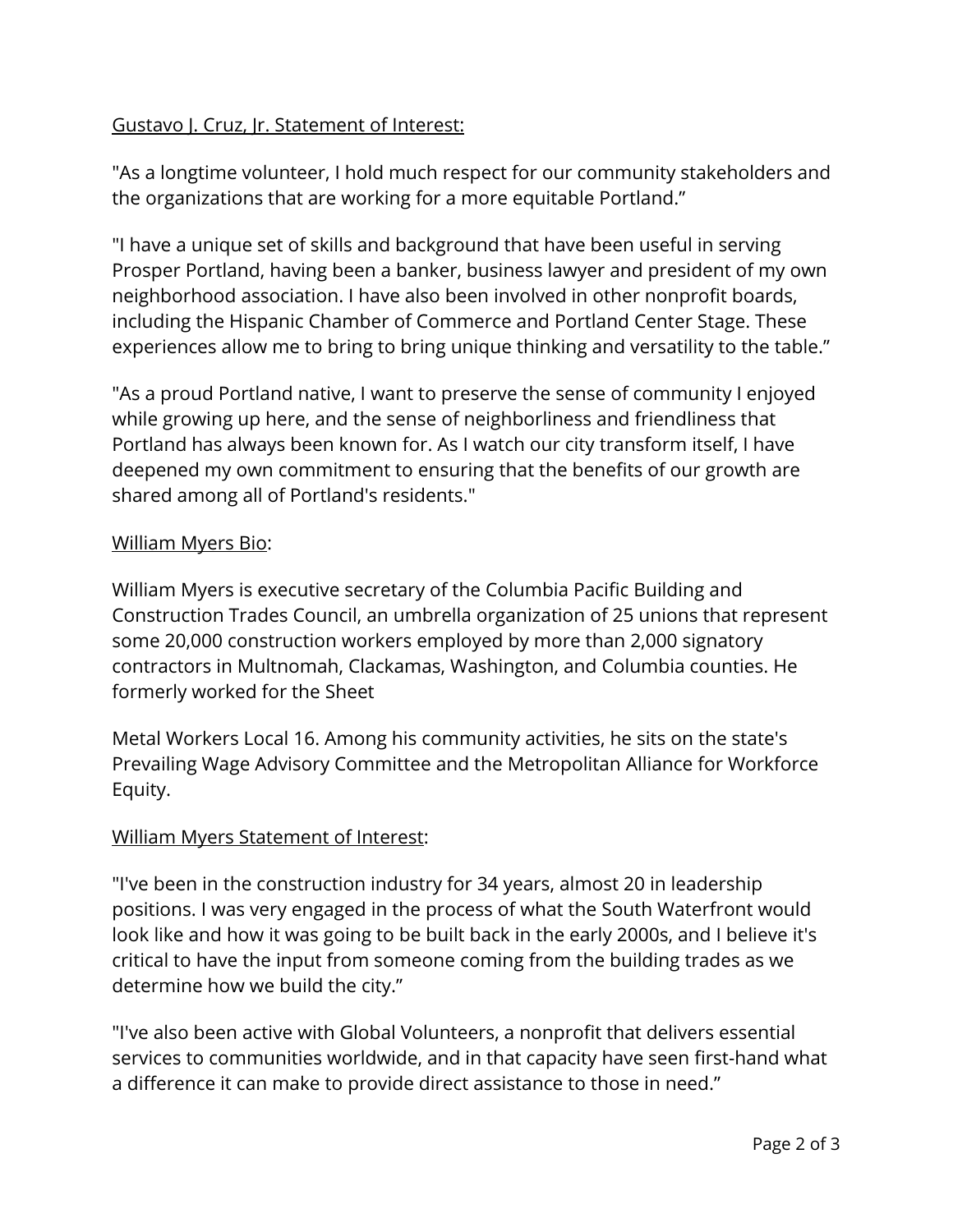"I believe very much in Prosper Portland's commitment to equity and to better serving the underrepresented members of our community."

Respectfully submitted,

Ted Wheeler

Mayor

Action Taken:

Commissioners voted as follows (Yea or Nay)

Rubio -

Ryan -

Hardesty -

Mapps -

Wheeler -